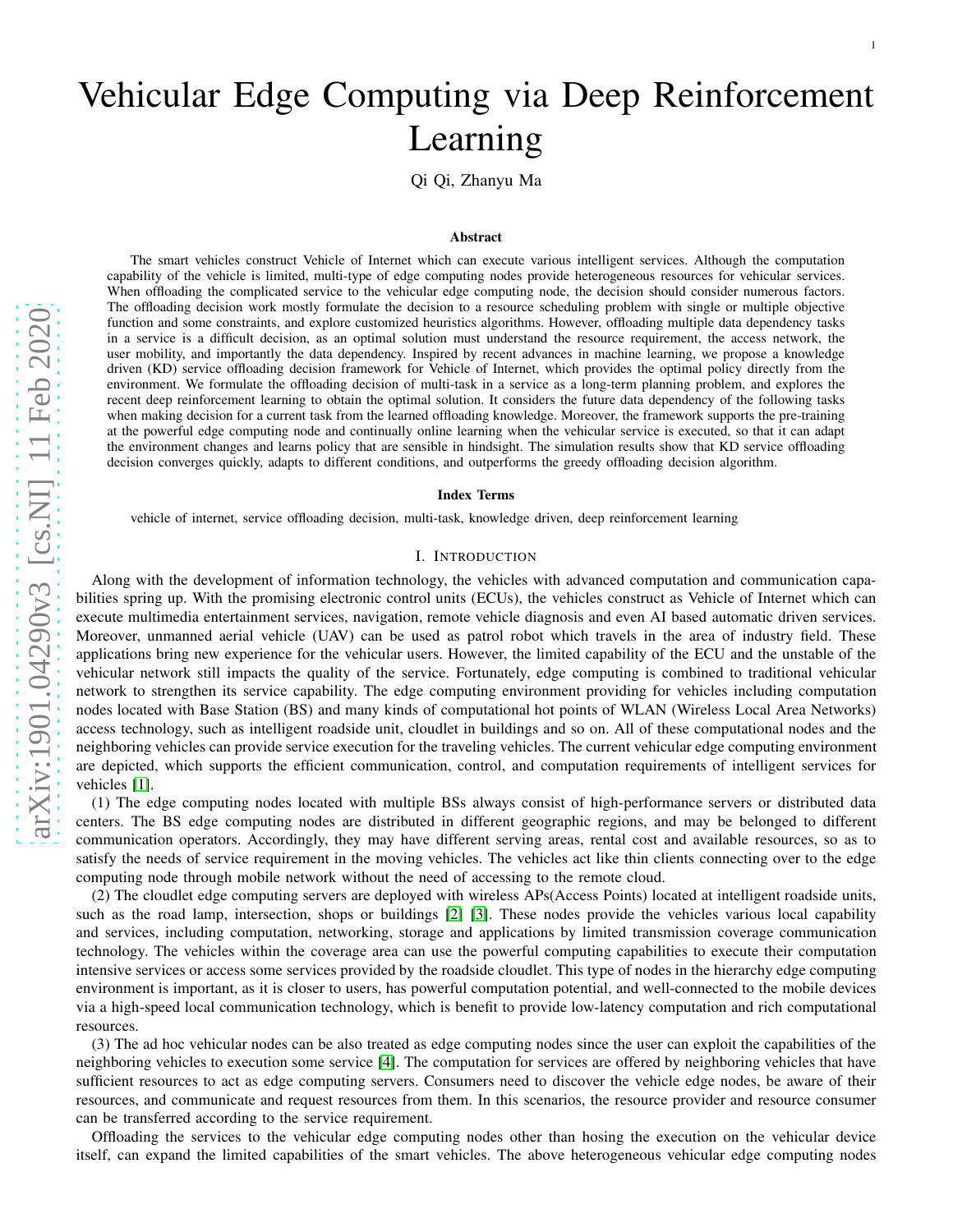have different capability and using scenarios, which provides multiple choices for the vehicular users. The BS edge computing nodes have large scale coverage and high-performance computation. If an application in a fast traveling vehicle requires high computational power, it is more desirable to offload to the BS edge computing node. However, a weakness of the BS edge computing nodes is that the users may experience long latency for data exchange with the corresponding far away nodes through the 3G/4G access network. Long latency would hurt the interactive response, since humans are acutely sensitive to delay and jitter. For the AP edge computing nodes, if too many vehicles access the same wireless network simultaneously during a period, the scarce bandwidth may affect the application QoS. For the real-time applications with real-time constraints, it would be more beneficial for the user to execute the service locally on the ad hoc vehicle node to avoid the long communication time. Since the current vehicular service are complicated and always contain multiple tasks with various requirement, so we should make decision for each task overall considering communication latency, computation capability and vehicular mobility.

Traditionally, the offloading decision algorithms depend on the human experience. The relevant knowledge is abstracted by researchers including the system formulation, algorithm solving and method optimization. However, abstracting knowledge by hand has mainly three limitations. Firstly, the vehicular environment which contains vehicles, edge computing nodes, and access network, cannot has a comprehensive precise, and real-time evaluation. For example, for the vehicular service offloaded to the heterogenous nodes, the task execution progress is always abstracted as Non-Poisson queuing model, which is hard to solve and guarantee the fairness [\[5\]](#page-10-4). Moreover, the objective for the offloading decision model is almost non-convex function, and Lagrange Relaxation is need to process the constraint conditions or some specific heuristic algorithms are used to find the near-optimal solutions. Finally, each time the vehicular edge computing environment changing, the offloading decision should be re-computed, which results in more service delay and higher cost. The advantage of edge computing nodes is that they are deployed with the network devices, and can capture multi-dimensionality data from the environment, including vehicular behavior, task information and network status. Therefore, it is necessary that utilizing the data from environment to keep continually learning of task scheduling knowledge and provide offloading policy directly from the environment data.

Deep learning is the hot area for the Computer Vision, Speech Recognition, Natural Language Processing, and even the computer networks, with some remarkable achievements. The deep learning model including DNN (Deep Neural Network), CNN (Convolutional Neural Network), RNN (Recurrent Neural Networks), ResNet, DenseNet and so on [?]. These various types of neural networks utilize the multi-layer network structure and nonlinear transformation, construct the lower-level features, and formulate the abstract and distinguish high-level expression, so that to percept and express of the things.

The service offloading decision in vehicle edge computing environment is affected by many factors, and it can be abstracted to a mapping problem including non-convex optimization with complicated objective function and constraints. The deep learning model divides the complicated mapping problem into several embedded simple mappings depicted by the multiple layers of the model. The iteration optimization based on gradient during the process of training minimizes the loss function which expresses the approximate degree. After the supervised learning process based on the human labeled history data or the solution from heuristic algorithms, the deep learning model can obtain the approximate optimization solution of the complicated mapping problem. When the model is deployed in the real-word setting after the training, the approximate optimization solution of the mapping problem can be independently obtained according to the environment data in real-time.

Considering the environment changing in the future, the deep learning method needs the new labeled data. The service offloading decision for complicated service with different requirement tasks should has the long-term programming and continually learning capabilities. Deep reinforcement learning (DRL) method combines the perceive capability of the deep learning and the decision capability of the reinforcement learning. Reinforcement learning based on the MDP (Markov Decision Process) theory, but it need not to formulate the states transfer probabilities. It depends on the samples of the system states and objective reward from the experience policy, and decides according to the current situation. On the other hand, the effective perceive of deep learning models improves the poor performance for traditional RL methods when the environment contains the high dimension input state space or large action sets.

In this paper, we address the shortcomings of traditional service offloading via a knowledge driven (KD) service offloading decision framework. It includes the decision model with the DRL algorithm to learn the offloading knowledge, and the observation function that is responsible for obtaining the data of vehicular mobility and the edge computing nodes. The KD service offloading decision framework provides a unique platform for various vehicular services selecting the three types of edge computing nodes as they need them. It aims at achieving long-term optimal performance experienced by the vehicular users. The main contributions of this paper are described as follows:

(1) Making the service offloading decision according to the learned long-term optimal decision knowledge for Vehicle of Internet. We propose a DRL based offloading decision model, which understands the resource requirement, the access network, the user mobility. Importantly, it considers the future data dependency of the following tasks when making decision for a current task from the learned offloading knowledge. By this model, the optimal policy can be obtained directly from the environment without the complicated computation of the offloading solution.

(2) The mobility model of the vehicular edge computing environment is formulated for service offloading decision. Since the vehicle moving impacts the offloading destination selection and it is hard to modeling, we formulate the impact of task delay by mobility according to the accessed vehicular edge computing node. This model can be directly used in the online service offloading learning.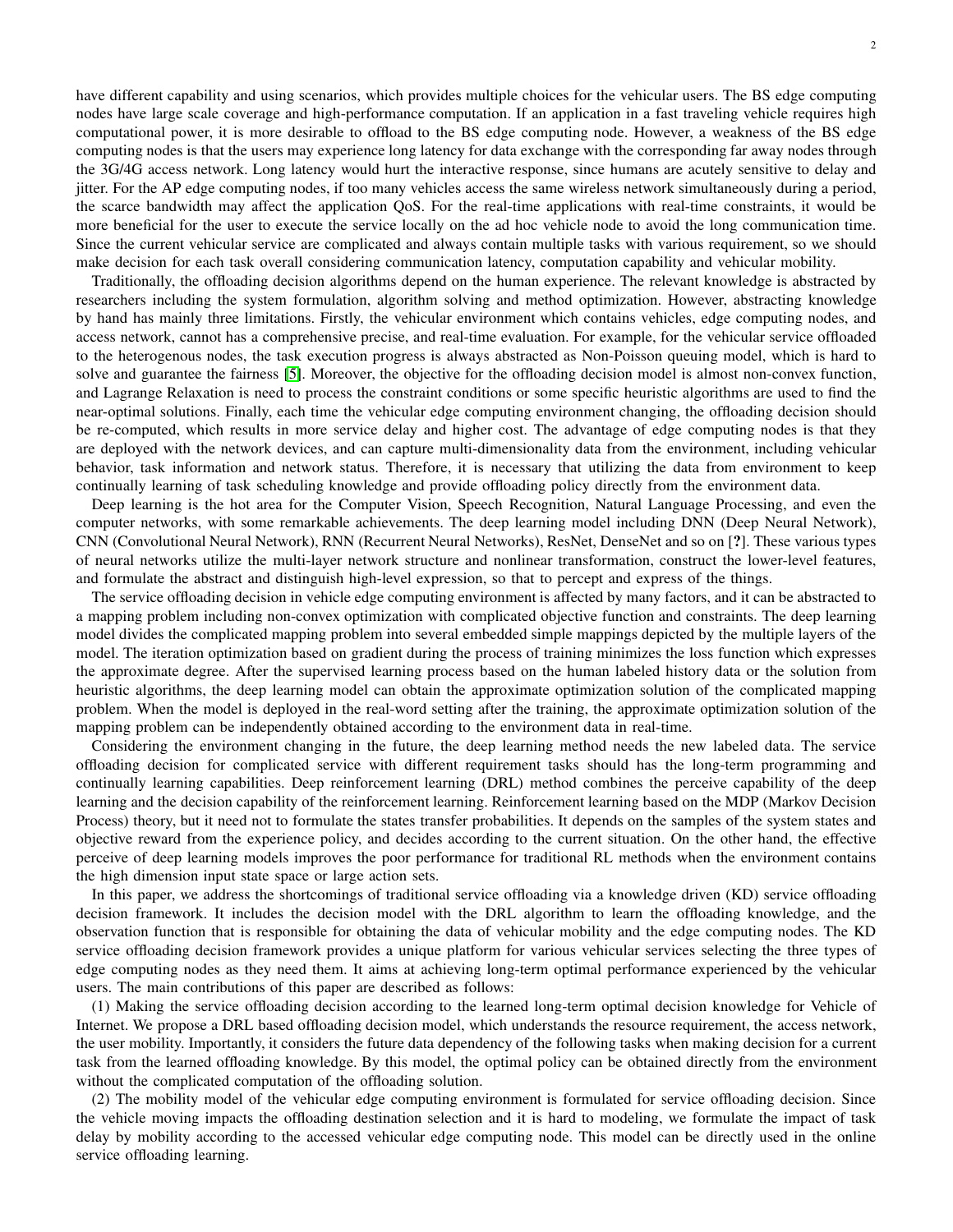(3) Exploring the A3C algorithm to realize the online optimization offloading decision for the moving vehicles. The offloading decision model is trained for each service in the edge computing node and distributed to the vehicles. The vehicles perform asynchronous online learning when it running the service, and updates the new model to the edge computing node. By the feedback reward in each running time, the KD service offloading decision framework can adapt the environment changing.

In Section II, we first describe the related work about service offloading decision for vehicular edge computing and review import development of joint optimization based on DL and DRL. We then present the architecture of the KD service offloading decision framework and the problem formulation in Section III. The DRL model and corresponding service offloading algorithm are presented with details in Section IV. Performance evaluation are presented in Section V. Section VI concludes the paper and presents the future work.

## II. RELATED WORK

# *A. Offloading Decision for Vehicular Edge Computing*

The vehicular edge computing is proposed along with the development of edge computing and VANET technology [\[1\]](#page-10-0). The high performance of edge computing servers provides vehicles more capability for executing complicated application [\[6\]](#page-10-5). Qin et al propose VehiCloud as a service-oriented cloud architecture providing routing service by predicting vehicles future locations. The three edge computing nodes support vehicles offloads their services, such as image detection, speech recognition, web fasten and online game. Generally, complicated service can be divided into multiple tasks which can be executed independently at local ECU, or edge computing nodes. Some part of the tasks contains the dependency by data transmission, which construct as a DAG (Directed Acyclic Graph). Therefore, the offload decision should consider the data transmission between the dependent tasks.

From the mobile cloud computing, there are many valuable works focusing on offloading decision, which includes offload or not, offload volume and offload location, considering service type, user perfect, access technology, network traffic, device capability, edge node property and so on. The offloading decision is extreme complicated, consisting of single-user to singlenode multi-user to single-node and multi-nodes scenarios. The ingle-user to single-node problem only has one target node and the decision should make a joint optimization for all the tasks in a DAG [\[7\]](#page-10-6). If the service arrives in stochastic model, the longterm reward and the cache stability should be considered. The multi-user to single-node problem focus on the communication interference and resource competition among the users [\[8\]](#page-10-7) [\[9\]](#page-10-8). The service offloading policy should consider the resource allocation in the edge computing nodes and the utilization of the point-to-point cooperation among the users. Finally, the multi-node problems for single-user and multi-user all pay attention on the selection and cooperation of the edge computing nodes [\[10\]](#page-10-9) [\[11\]](#page-10-10) [\[12\]](#page-10-11) [\[13\]](#page-10-12). They analyze the relationship of service offloading volume and the resource of edge computing nodes, and try to avoid to select the hot node and hot line which will result in overload.

The above three problems can be formulated by combinatorial optimization, MDP, Semi- Markov Decision Process, Cooperative Game, or Non-cooperative Game models [\[10\]](#page-10-9)[\[13\]](#page-10-12), with specific objective function and constraints. Since most of these models are NP-hard problems, multi-stage heuristic algorithm, Lagrangian Relaxation Approach, Lyapunov algorithm [\[9\]](#page-10-8), Particle Swarm algorithm, Genetic Algorithm, and Simulated Annealing are used to solve the problems in the acceptable time.

### *B. Combinatorial Optimization Based on Deep Learning*

The deep learning model solves the combinatorial optimization problem by several embedded simple mappings depicted by the multiple layers. After the supervised learning process, it learns the approximate optimization solution by nonlinear fitting. When the model is deployed, the approximate optimization solution can be obtained according to the input data directly.

Some works take use of the deep learning model instead of the traditional formulation and heuristic methods, to find the optimized solution from the high dimensionality data in network and cloud resource management. The Depth Boltzmann Machine is used to the network traffic control and routing [\[14\]](#page-10-13) [\[15\]](#page-10-14). The input traffic matrix is constructed by the number of arriving packets to the router in a period of time. The output of the model is the next-hop router. The labeled data is obtained by the OSPF (Open Shortest Path First) algorithm in each router for training next-hop policy. In additional, the DNN model is used to find the near-optimal solutions of caching placement, user association, and content delivering [\[16\]](#page-10-15). This work reduces complexity in the delay-sensitive operation since the computational burden is shifted to the DDN training phase. The deep learning-based auction mechanism is used for optimization of edge computing resources [\[17\]](#page-10-16). The goal is obtaining the max reward of edge computing resource provider by reasonable resource allocation and payment rule, under the condition of incentive compatibility and individual rationality.

#### *C. Combinatorial Optimization based on Deep Reinforcement Learning*

Deep learning method has better generalization ability, without the need to formulate the environment. After the training the deep learning method, it can achieve approximate optimal solution of the optimization results in real time. However, the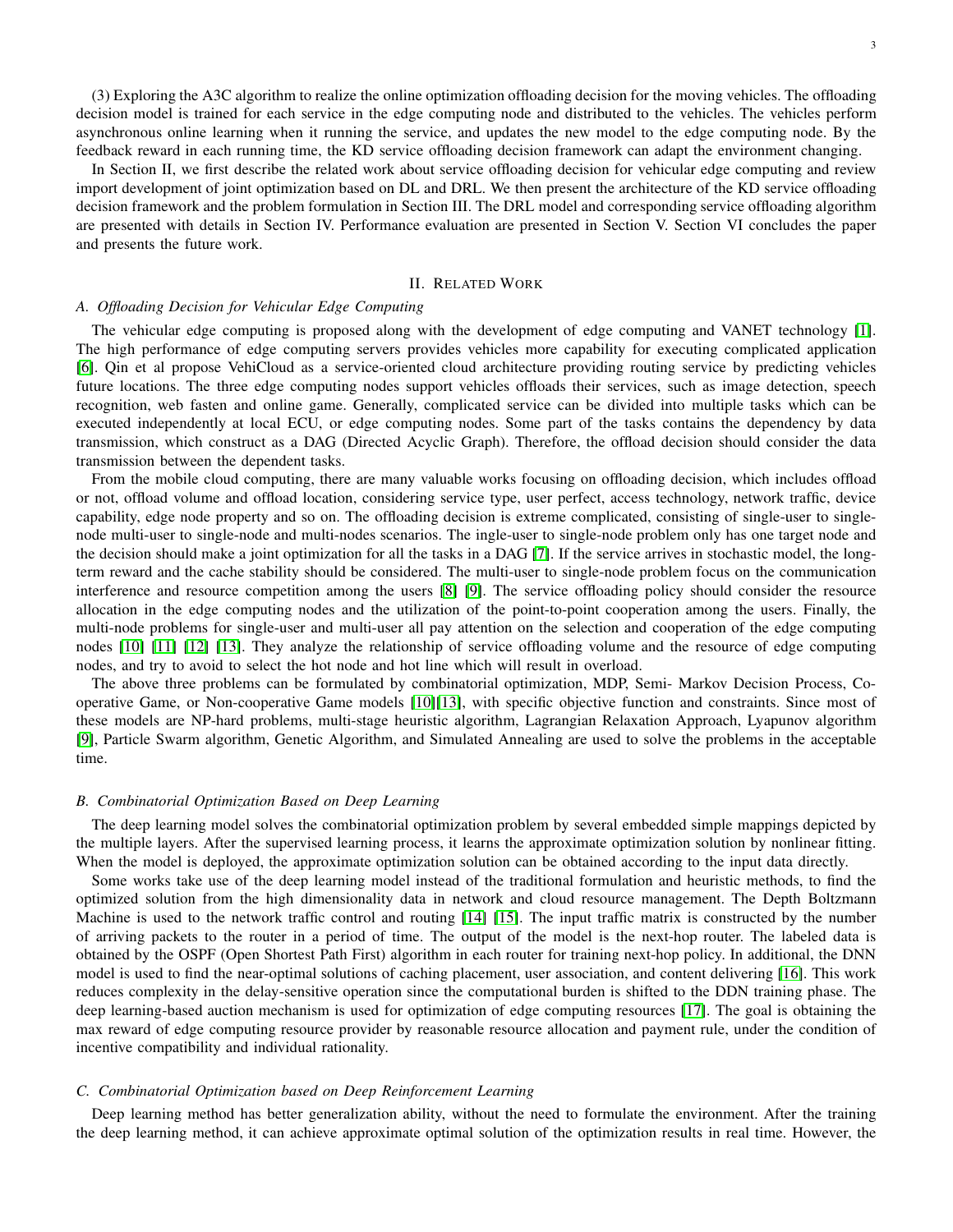Deep Reinforcement Learning has achieved remarkable success in a range of tasks, from continuous control problems in robotics to playing games like Go and Atari. The DQN (Deep Q-Network) model firstly proposed by DeepMind combines CNN and Q-learning, trains the CNN by the rewards obtained by the Q-learning in each epoch and realizes the directly control from input states to the output policy [\[18\]](#page-10-17). Moreover, deep policy gradient expresses the policy by the parameters of the deep neural network, i.e. the probability for choosing each action in each decision epoch. Through the finding of the gradient for the policy, this method can find the approximate optimal policy. A3C (Asynchronous Advantage Actor-Critic) model utilizes two independent deep neural networks, which are taking charge of update policy and providing policy gradient, respectively [\[19\]](#page-10-18). The asynchronous gradient descent method is used for optimizing the parameters of the deep neural network.

Taking use of the DRL method to optimizing the resources is different with the playing game, including the input data, action space and the long-term reward related to the optimal objective. The DQN with CNN and Q-learning is used in the cache-enabled interference alignment wireless network [\[20\]](#page-10-19), where the system state is channel state and cache stage. The optimal policy is selecting active users for realizing minimization of the throughput. Mao et al. [\[21\]](#page-10-20) finding the optimal resource management policy by DRL. The resource requirement for all the job arriving in a period is abstracted as an image which is treated as the system state and inputted into the CNN. The resource scheduling decision is made by policy gradient method. Liu et al [\[22\]](#page-10-21) utilize the LSTM and DNN combined with Q-learning to dynamic optimize energy and resource for VM, respectively. The system state consists job arriving time, resource utilization rate, job status and resource requirement; the action set is the candidate virtual machines for each job. Currently, the A3C algorithm obtain outstanding results for discrete or continuous controlling problems, which is successfully used in video code selection [\[23\]](#page-10-22). From the observation of QoE, network bandwidth, residual cache and the supported codes, the A3C algorithm provides a video code selection, which can realize a long-term optimization of user experience. Moreover, A3C method is used in user scheduling and resource allocation in heterogeneous networks [\[24\]](#page-10-23), and A3C with the improved training is used in the traffic allocation among multiple paths [\[5\]](#page-10-4).

From the above work, DRL has two advantages, i.e. adaptively and long-term planning. Comparing with the heuristic algorithms, the DRL can adjust the policy according to the environment changing and find the temporarily suboptimal decision for the long-term optimal solution.

# III. SYSTEM ARCHITECTURE AND PROBLEM FORMULATION

The KD service offloading decision framework for vehicular edge computing, provides a unique platform for various services and all the controlled vehicles. It includes the decision model with the DRL algorithm to learn the service offloading knowledge, and the observation function that is responsible for obtaining the environment data of vehicular mobility and the edge computing nodes. Since the services have various numbers of tasks, the KD service offloading decision framework keeps one basic decision model for each service. The basic decision model is trained at the powerful edge computing nodes, such as BS edge computing nodes, and then distributed to the vehicles for the real-world service offloading decision. As the DRL model contains a reward for each decision, the model can be trained online continually by the running services. During this procedure, the parameters are transmitted from the vehicles to the BS edge computing node for updating the basic model periodically.

The number of accessible edge computing nodes for the vehicles are different, and it may change when the vehicle moving. The observation function sorts the accessible nodes for the three types of the edge computing nodes according to their computation power, and adopts the fixed number of each type of the nodes as the candidate offloading destination.

The heterogeneous resources provided by vehicular edge computing nodes are abstracted to several services with specific functions and parameters. The multi-task in a complicated application is modeled as a specific dataflow graph and denoted by DAG, depicted in Fig. 1. Due to the differences existing in the edge computing nodes, including several cloudlets, BS that contains computing and storage capability and the neighboring vehicles on the road.

#### *A. Task Execution Delay*

The delay for each task offloaded to outside the vehicle contains four parts. The computation requirement for the task is  $f_i^t$ , which can be denoted by the number of commands. The task execution time is calculated by the total number of CPU cycles required to accomplish the computation task i. The parameter  $d_{i-1,i}$  is the data volume transferred from precursor tasks, and  $d_i^u$  is the interactive data volume between the vehicle and the application during task i execution. The data transfer delay for transmitting the data from the forward task  $i - 1$  to the task i, which is calculated by input data volume  $d_{i-1,i}$  and the bandwidth of the link between the two execution nodes of task i and task  $i-1$ ,  $b_{c_{i-1},c_i}$ . The interactive delay is the time of transmitting the data from the vehicle to the offload destination, which is calculated by interactive data volume  $d_i^u$  and the wireless bandwidth of the access network link  $b_{c_i}$ . Thus, the task i execution time in edge computing node  $c_i$  is:

$$
D_i = \frac{f_i^t}{f^{c_i}} + \frac{d_i^u}{b_{c_i}} + \frac{d_{i-1,i}}{b_{c_{i-1},c_i}}\tag{1}
$$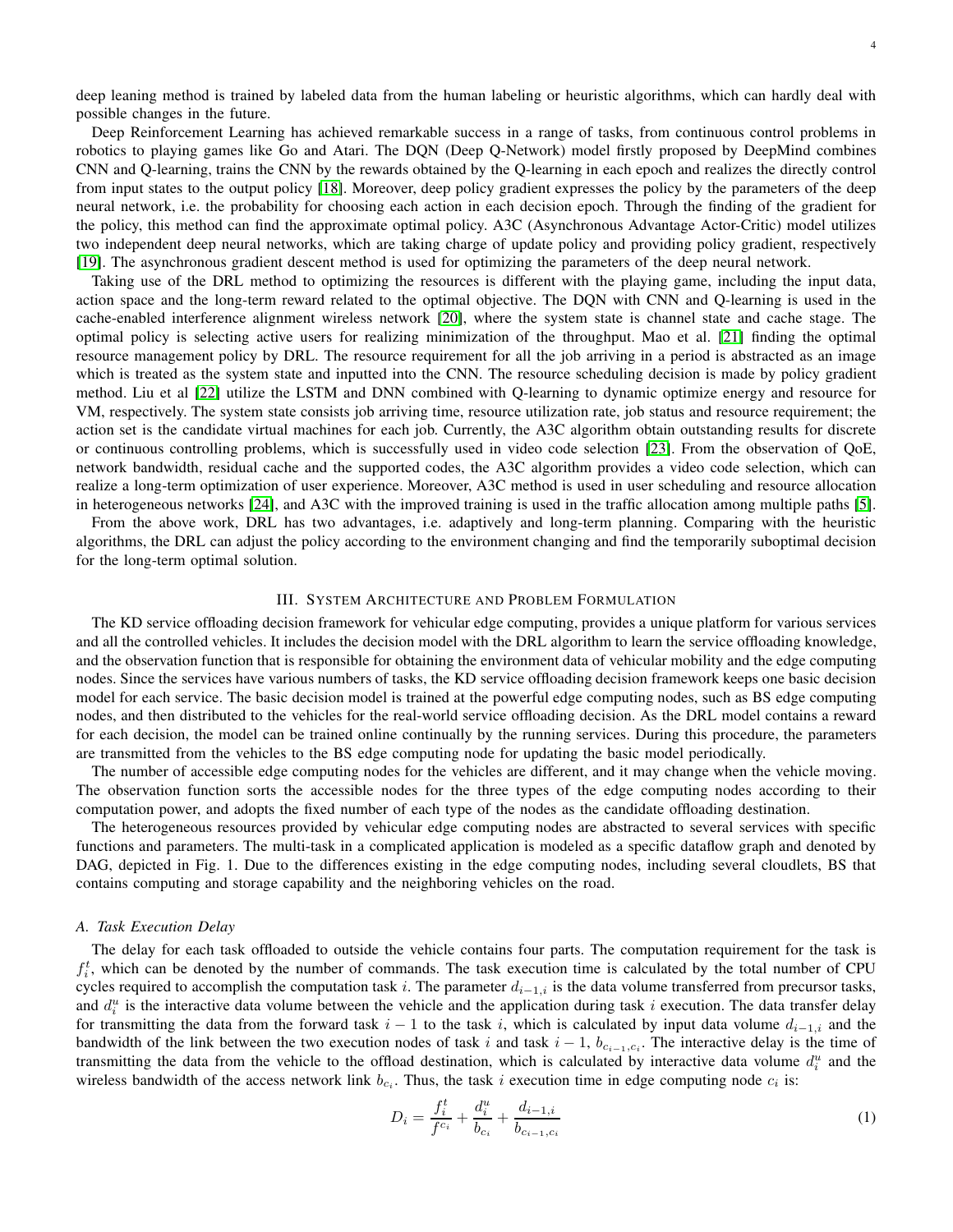

Fig. 1. The vehicular service denoted by a DAG.

TABLE I THE NOTATIONS DEFINATION

| <b>Notations</b>   | <b>Defination</b>                                             |
|--------------------|---------------------------------------------------------------|
| $f_i^t$            | The number computation commands of task i                     |
| $d_{i-1,i}$        | The data volume from task $i-1$ to current task i             |
| $d_i^u$            | The interactive data volume between the local vehicle         |
|                    | and the task execution node i                                 |
| $f_{c_i}$          | The CPU frequency of edge computing node $c_i$                |
| $b_{c_i}$          | The link bandwidth between the vehicle to node $c_i$          |
| $b_{c_{i-1},c_i}$  | The link bandwidth between the nodes of                       |
|                    | task i and task $i-1$                                         |
| $D_i$              | The execution time of task $i$                                |
| w                  | The channel bandwidth of BS edge computing node               |
| $q_v$              | The transmission power of the vehicle $v$                     |
| $g_{v,c_i}$        | The channel gain between the vehicle $v$ and BS $c_i$         |
| $\varpi_0$         | The background noise power of the BS                          |
| $W_{min}$          | The minimum contention window                                 |
| $m_h$              | The maximum back off stage                                    |
| $p_c$              | The probability of a collision seen by a transmitted packet   |
| $p_t$              | The probability of a device transmitting a packet             |
|                    | in a slot of time                                             |
| $\tau_s$           | The average channel busy time due to packet transmitting      |
| $\tau_c$           | The average channel busy time due to collision                |
| L                  | The average packet payload size of vehicular service          |
| $\hbar$            | The number of devices connect to a AP contending              |
|                    | for transmitting data at the same time                        |
| $\mu_i^{-1}$       | The mean time of the task <i>i</i> execution                  |
| $\eta_{c_i}^{-1}$  | The mean residence time in one access area of the node        |
| ${\cal N}^h_{c_i}$ | The number of handoff times during task $i$ execution         |
| $z^*$              | The largest transmission range between to vehicles            |
| $z_{min}$          | The minimum inter-vehicle distances                           |
| $z_{max}$          | The maximum inter-vehicle distances                           |
| $p, q, \beta$      | The vehicle density parameters                                |
| $R_{c,i}$          | The resource usability of the vehicular node $c_i$ for task i |
| $D_h$              | The migration time when a vehicle changes                     |
|                    | edge computing node                                           |

Moreover, for analyzing the bandwidth of the offloading destination, we consider two cases, the vehicle accessing the edge computing node at a BS and the vehicle accessing the edge computing node at an AP or the vehicle accessing another vehicle by WLAN.

The edge computing nodes which are deployed with the BS can be accessed through the 4G technology. If the vehicular user chooses the BS edge computing node  $c_i$  to execution task i, the uplink communications are serving multiple users. Assume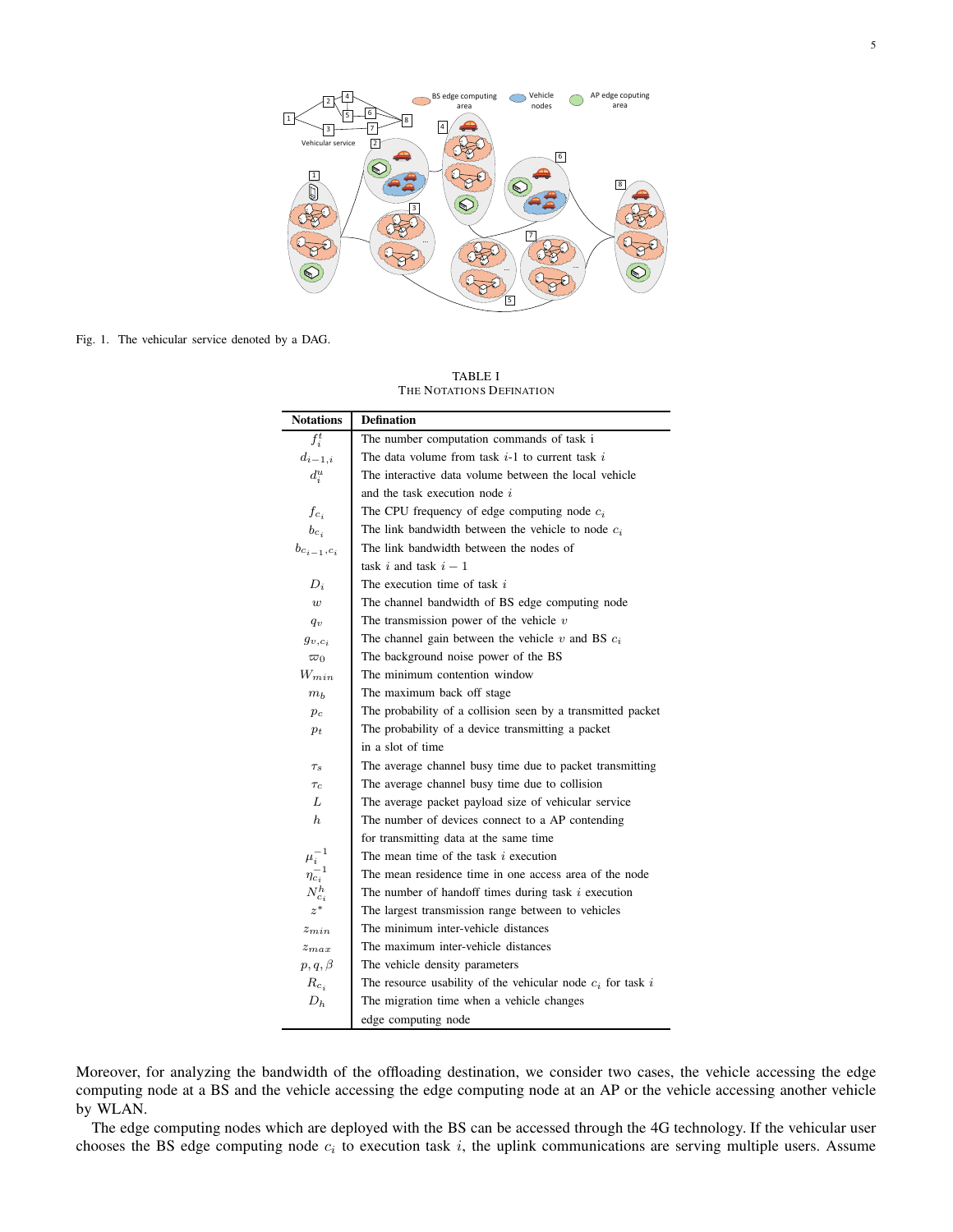the channel bandwidth is w, the set of accessed devices in the BS is  $U_{c_i}$ , the transmission power of the vehicle v is  $q_v$ , the channel gain between the vehicle v and BS  $c_i$  is  $g_{v,c_i}$ , and the background noise power is  $\varpi_0$ . According to [\[25\]](#page-10-24), the data transmission rate between the edge computing node and the vehicle  $v$  is:

$$
b_{c_i} = w \log_2 \frac{1 + q_v g_{v, c_i}}{\varpi_0 + \sum_{u \in U_{c_i}, u \neq v} q_u g_{u, c_i}}, c_i \in BS
$$
\n(2)

The edge computing nodes which are deployed with the WLAN AP has limited transmission coverage and a stochastic characteristic for communicating such that a vehicle can offload their tasks only when it stays within the coverage area for at least a certain amount of time with the mobile vehicle going through its coverage region due to limited communication capacity and time-varying wireless channels. The channel model is important since that the data rates of WLAN changes with different network conditions, which cannot be simply classified into "good" or "bad" states. Assume  $h$  devices are contending for transmitting data at the same time.  $W_{min}$  is the minimum contention window and  $m_b$  is the maximum back off stage. The parameter  $p_c$  is the probability of a collision seen by a transmitted packet. The probability that a device transmits a packet in a slot of time is deduced as:

$$
p_t = \frac{2(1 - 2p_c)}{(1 - 2p_c)(W_{min} + 1) + p_c W_{min}[1 - (2p_c)^{m_b}]}
$$
\n(3)

Assume  $\tau_s$  is the average channel busy time due to a successful transmission, and  $\tau_c$  is the average busy time when the channel is suffering from a collision. L is the average packet payload size. According to  $[26]$ , the data rate of the edge computing node with WLAN access can be calculated as follow:

$$
b_{c_i} = \frac{hp_t L}{(1 - p_t)(1 + \tau_s) + [(1 - p_t)^{1 - h} - (1 - p_t - hp_t)]p_t},
$$
  
\n
$$
c_i \in AP
$$
\n(4)

## *B. Performance of Edge Computing Node*

The performance of the resource provided by the tree types of edge computing node is formulated. The vector  $C =$  $(c_1, c_2, \dots, c_m)$  denotes the m available edge computing nodes surrounding the vehicle, including the neighboring running vehicles, the accessed BS with computing capability and various the roadside units, where the task can be offload. The parameter  $f_{c_i}$  is the computation capability (i.e., CPU cycles per second) of the execution node  $c_i$  when the task is offloaded. When calculating the data transmission delay, the link of the edge node  $c_i$  includes two types: the link from the vehicle to an edge computing node which can be calculated by (2) or (4), and the link between two non-mobility edge computing nodes, which can be measured.

As the mobility model is different in cases of vehicle accessing the BS or AP nodes and vehicle accessing the neighboring vehicle nodes, we analyze the impact on task execution of the cases, respectively.

(1) BS or AP edge computing nodes. The vehicle may access to multiple edge computing nodes geographical distributed. The edge computing node deployed with BSs and APs usually provides resource to the vehicles that are connected, and the offloaded task may be migrated to a new node according to the vehicle moving. Therefore, considering the node geographical location, the number of traversed access networks during the vehicle movement impacts the service delay. Assume the execution time of task *i* is exponentially distributed with mean value of  $\mu_i^{-1}$ . The mean residence time in one access area of the node  $\eta_{ci}^{-1}$ is the general continuous random variable with the probability density function of  $f_{res}(x)$ . Assume  $f_{res}^*(x) = \int_0^\infty f(x)e^{-\lambda x} dx$ is the Laplace-Stieltjes Transform for the  $f_{res}(x)$ , and then  $\eta_{c_1}^{-1} = \int_0^\infty x f(x) dx$ . The number of handoff times during task is execution is  $N_{c_i}^h$  that can be deduced according to [\[27\]](#page-11-1)

$$
N_{c_i}^h = \sum_{k=0}^{\infty} k P(k) = \sum_{k=1}^{\infty} \frac{k \mu_i}{\eta_{c_i}} [1 - f_{res}^* (\mu_i)]^2 [f_{res}^* \mu_i]^{k-1} = \frac{\eta_{c_i}}{\mu_i}
$$
(5)

(2) Neighboring vehicular nodes. The availability of resources provided by the neighboring vehicles construct as an ad hoc cloud environment. The vehicle node usability is determined by the communication link when all the vehicles are moving on the highway. The inter-vehicle distance is called distance headways. We consider a multi-lane highway, and the vehicle density is time-variant. Assume the transmission range of the vehicles is  $z^*$ . When the distance headway of any two vehicles becomes larger than  $z^*$ , the communication link is failed, and the offloaded task cannot be used. To model the variation of the distance headway, a discrete-time finite-state Markov chain is used according to [\[28\]](#page-11-2).

Let  $X = \{x_1, x_2, x_3, \dots, x\}$  be the distance headways between a vehicle and one of its neighbors. The random variables  $x_i \in [z_{min}, z_{max}]$  are the distance headways in each time step during the task execution. Here,  $z_{min}$  and  $z_{max}$  are the minimum and maximum inter-vehicle distances, respectively. Let z be the unit length of distance headway changing. The state  $X_j$  can be the ranges of a distance headway between  $[x_j, x_j + z]$  at a time step. The state  $X_{max}$  corresponding to the distance headway just larger than  $z_{max}$ . Then, let  $x_j = z_{min} + jz$ . Within a time slot, a distance headway in state  $X_j$  can transit to the next state, the previous state, or remain in the same state with probabilities  $p_j$ ,  $q_j$ , or  $l_j$ , respectively.  $X_{z^*}$  state corresponding to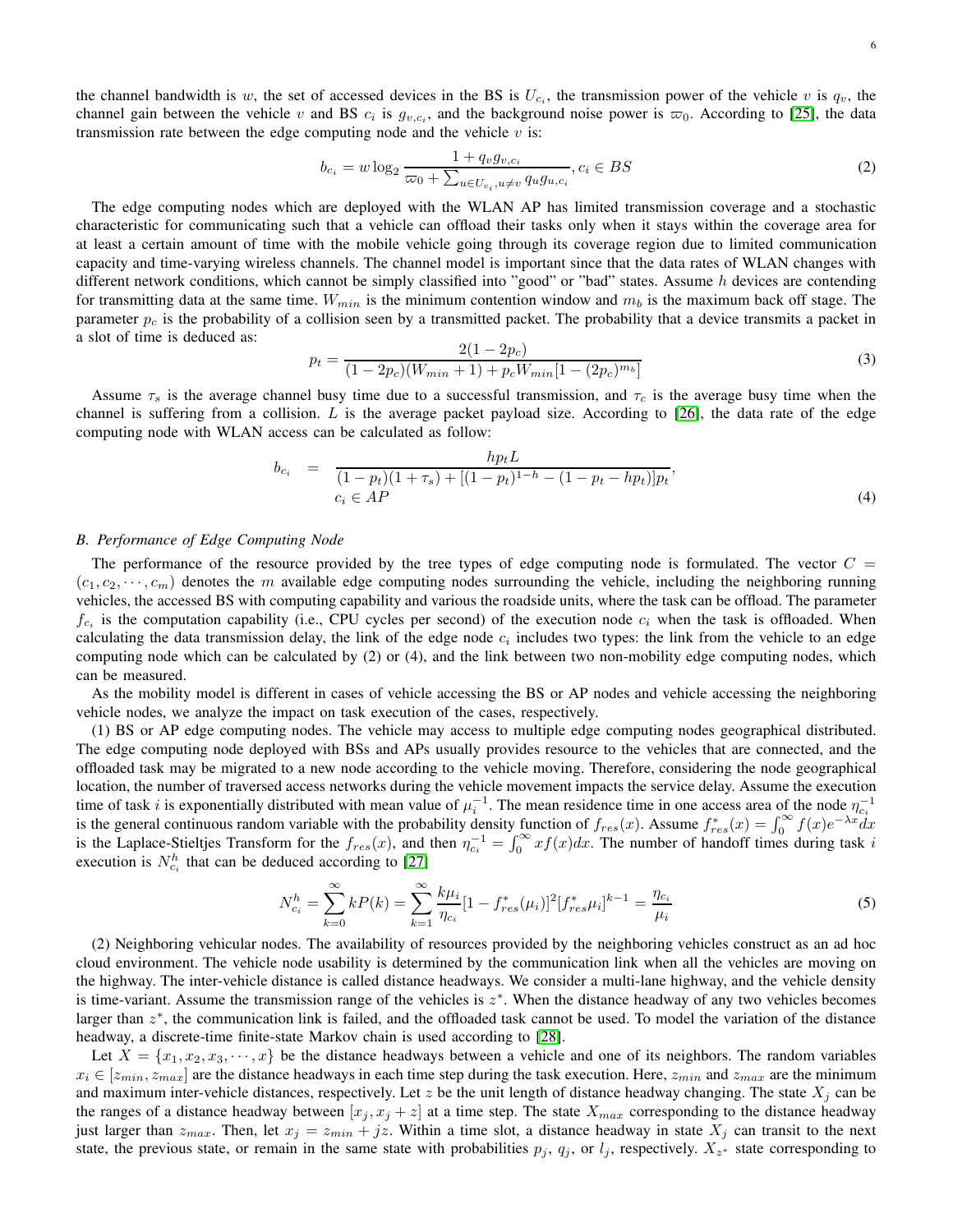According to [\[28\]](#page-11-2), the state transition probability is as the follows.

$$
p_j = p[1 - \beta(1 - \frac{z_{min} + jz}{z_{max}})] \tag{6}
$$

$$
q_j = q[1 - \beta(1 - \frac{(z_{min} + jz}{z_{max}})] \tag{7}
$$

$$
l_j = 1 - p_j - q_j, 0 \le p, q, \beta \le 1 \tag{8}
$$

The parameters p, q and  $\beta$  can be set in terms of the vehicle density. Generally, the value of  $\beta$  increases as the vehicle density increases, and thus the dependency on the state value increases. When the vehicle density is at a low level,  $\beta$  is close to zero, and the transition probabilities are independent of the state. We can obtain the one-step transmission matrix:

$$
Q = \begin{pmatrix} l_0 & p_0 & 0 & \cdots & \cdots & 0 \\ q_0 & l_1 & p_1 & \cdots & \cdots & 0 \\ \cdots & \cdots & \cdots & \cdots & \cdots & 0 \\ 0 & 0 & 0 & \cdots & l_{z^*} & 0 \\ 0 & 0 & 0 & \cdots & \cdots & 0 \end{pmatrix}
$$
 (9)

Let the  $P_j^I$  denotes the probability of the state  $X_j$  in the *Ith* step state transmission. The initiation state probability vector is  $\pi(0) = (P_0^0, P_1^0, P_2^0, \dots, P_{X_{x}}^0, \dots, P_{X_{max}}^0)$ . Assume in the time step  $\zeta$ ,  $0 < \zeta \le 1/k\mu_i$ ,  $\pi(\zeta) = (P_0^{\zeta}, P_1^{\zeta}, P_2^{\zeta}, \dots, P_{X_{x}}^{\zeta}, \dots, P_{X_{max}}^{\zeta})$ is the probability vector of the states. From the property of Markov chain,

$$
\pi(\zeta) = \pi(0)Q^{\zeta} = \pi(0) \times \underbrace{(Q \times \dots \times Q)}_{\zeta}
$$
\n(10)

Then, the usability of vehicular node  $c_i$  for task i is

$$
R_{c_i} = \sum_{j=0}^{z^*} P_j^{\zeta} \tag{11}
$$

If the task is offloaded to edge computing node deployed with BS or AP, the task execution delay should be added the handoff delay, assumed as  $D_h$ . If the task is offloaded to another vehicle node (VN) and the distance of the two vehicles are larger than  $z^*$ , the task may fail, and the task execution delay should be added a re-execution delay at the local vehicle, i.e.  $c_i = lo$ 

$$
D'_{i} = \begin{cases} D_{i} + D_{h}N_{c_{i}}^{h}, & c_{i} \in BS \cup AP \\ D_{i} + R_{c_{i}}(\frac{f_{i}^{t}}{f^{c_{i}=lo}} + \frac{d_{i-1,i}}{b_{i-1,c_{i}=lo}}), & c_{i} \in VN \end{cases}
$$
(12)

It is generally known that four basic topologies exist in an application, sequence, parallel, selective and loop. These topologies are able to construct the vast majority of composited applications. Assume  $M$  tasks are contained in a vehicular service. When the task i is a parallel task,  $F(i)$  is dedicated that whether the task i is the longest one.

$$
\min D_s = \min \sum_{i=1}^{M} F(i) D'_i \tag{13}
$$

# IV. KNOWLEDGE DRIVEN SERVICE OFFLOADING DECISION

DRL extends the well-known traditional reinforcement learning to enable end-to-end system control based on high-dimensional sensory inputs. Different from supervised learning, reinforcement learning does not learn from samples provided by an experienced external supervisor. Instead, it has to operate based on its own experience despite that it faces with significant uncertainty about the environment. In this section, we mainly focus on the offloading decision of the above framework and propose the KD service offloading decision to reduce execution time for running vehicular service by an A3C based algorithm.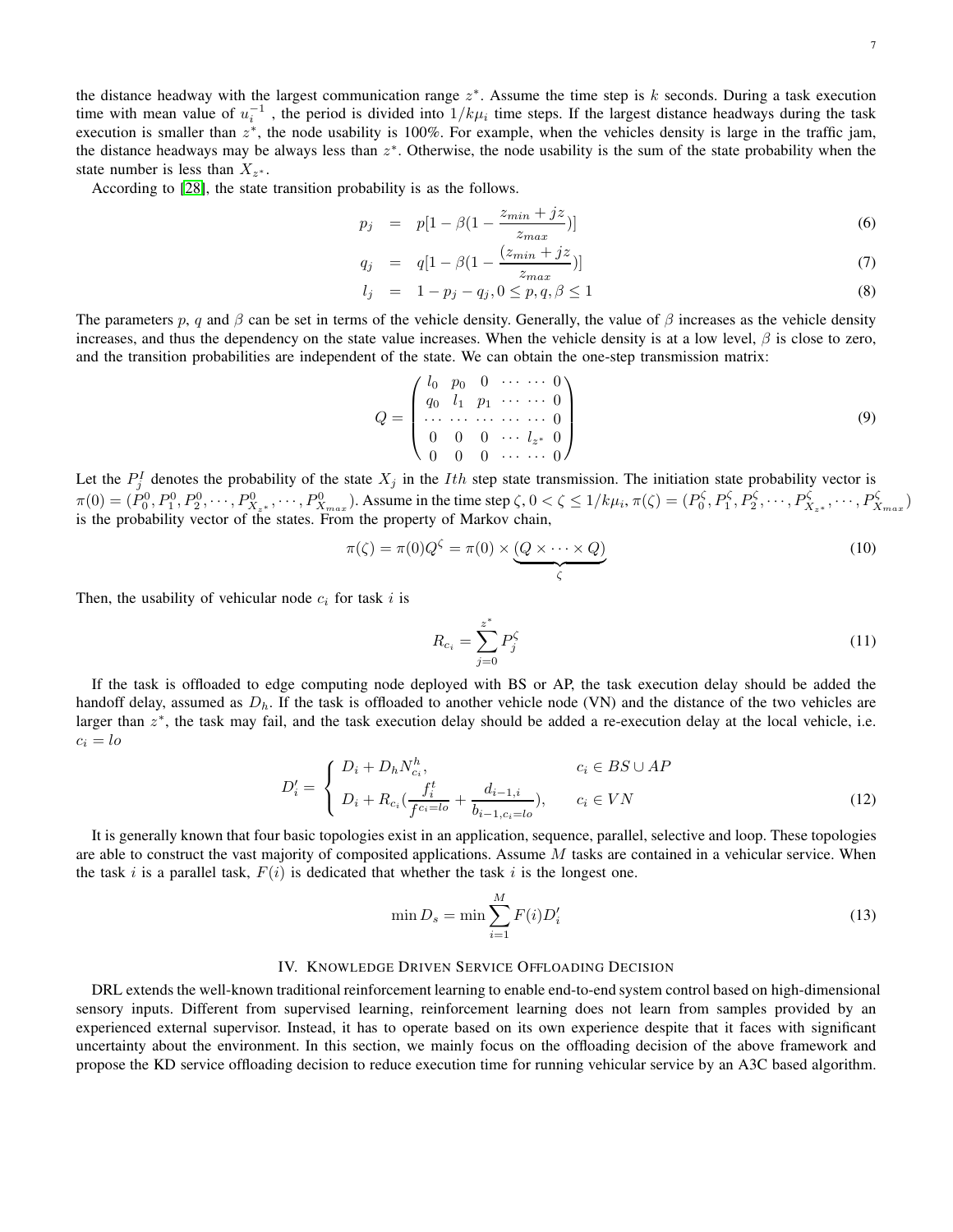## *A. Deep Reinforcement Learning Model*

A DRL model comprises an agent that interact with the environment based on its observations. At each time step  $t$ , the environment is in the state  $s_t$ , and the agent executes an action  $a_t$ . Then, the environment may transfer to any achievable next stage  $s_{t+1}$  by some probability, and the agent receives a reward  $r_{t+1}$ . The long-term goal of the agent is to maximize the cumulative reward it earns, by taking a policy  $\pi$  which adapts its action according to its observations. The accumulated return for the step t with a discount factor  $\gamma$  of the future rewards is  $R^t = \sum_{k=0}^{\infty} \gamma^k r_{t+k}$ . From the goal of the agent, the value of state  $s_t$  is the expected return for following the policy  $\pi$ , which is defined as  $V^{\pi}(s_t) = E[R^t | s = s_t]$ . When taking use of the deep neural network as the function approximate, its parameters is denoted as  $\theta$ . Currently, there are various RL algorithms for updating  $\theta$ , including DQN, Deep Deterministic Policy Gradient (DDPG) and A3C.

The Actor-Critic architecture derives from the policy-based model-free methods, which combines the advantage of Q-learning and policy gradients. It directly parameterizes the policy, denoted by  $\pi(a_t|s_t; \theta)$  and update the parameter  $\theta$  by calculating the gradient ascent on the variance of the expected accumulated return  $R<sup>t</sup>$  and the learned value function under the policy π, i.e.  $R^t - V^{\pi}(s_t)$ . In the Actor-Critic architecture, the actor is the policy function  $\pi(a_t|s_t; \theta)$ , which decides the action currently based on learning the policy that can achieve the highest reward. Then the environment changes, and the agent receives corresponding reward. While, the critic uses this reward to evaluate the current policy according to the TD-error between current reward and the estimation of the value function  $V(s_t; \theta_v)$ . The value function can be calculated by valuebased learning method. For the DRL model, the policy function and the value function are both neural networks. The feedback of TD-error is used to update the actor network parameter  $\theta$  for adding the probability of selecting the better action as well as the critic network parameters  $\theta_v$  for obtaining more accurate estimation value. By this way, the AC algorithm learns the policy function and value function together. Along with the iteration, the critic archives more accurate estimation and the actor makes better selection and finally, the system converges.

The A3C algorithm based on AC algorithm utilizes asynchronous multi-threads as multiple actors to train DNN reliably. The multiple actor learners running in parallel can explore different parts of the environment with different policies. By this way, these updates of parameters are less correlated in time than a single agent, so that the replay memory of traditional DQN do not needed. Moreover, the training time is reduced.

Each agent keeps its own parameters of the actor network and the critic network, and also a global actor network and a global critic network. Each time the agent updates its parameters of the two networks, then it submits the parameters to the global networks. When the global network receives the new parameters, it transmits them to the agents. After several iterations, the two networks converge.

The A3C algorithm uses k steps rewards to update the parameters. The critic network updates the parameters  $\theta_v$  of the value function  $V(s_t; \theta_v)$  and make the value function to approximate the real reward [\[19\]](#page-10-18).

$$
\hat{G}(s_t) = r_t + \gamma r_{t+1} + \gamma^2 r_{t+2} + \dots + \gamma^{k-1} r_{t+k-1} \n+ \gamma^k V(s_{t+k}; \theta_v) = \sum_{i=0}^{k-1} \gamma^i r_{t+i} + \gamma^k V(s_{t+k}; \theta_v)
$$
\n(14)

The A3C algorithm follows the AC model and defines the advantage function as the estimation of the difference of the real reward and the value function that is the estimation at the state  $s_t$  under the parameters of  $\theta_v$ .

$$
A(s_t, a_k; \theta, \theta_v) = \hat{G}(s_t) - V(s_t; \theta_v)
$$
\n(15)

When update the function value, we try to minimize the difference, i.e.

$$
\min_{\theta_v} [\hat{G}(s_t) - V(s_t; \theta_v)]^2 \tag{16}
$$

Then the critic network update performed by the gradient

$$
d\theta_v \leftarrow d\theta_v + \frac{\partial A(s_t, a_k; \theta', \theta_v')^2}{\partial \theta_v'} \tag{17}
$$

The actor network update performed by the gradient

$$
d\theta \leftarrow d\theta + \nabla_{\theta'} \log \pi(a_t \mid s_t; \theta') A(s_t, a_k; \theta', \theta'_v) + \delta \nabla_{\theta'} H(\pi s_t; \theta')
$$
\n(18)

Here, H is the entropy. The A3C algorithm uses the entropy of the policy  $\pi$  to the objective function of network update, which prevents the premature convergence to suboptimal deterministic policy. The hyperparameter  $\delta$  controls the strength of the entropy regularization term [\[19\]](#page-10-18).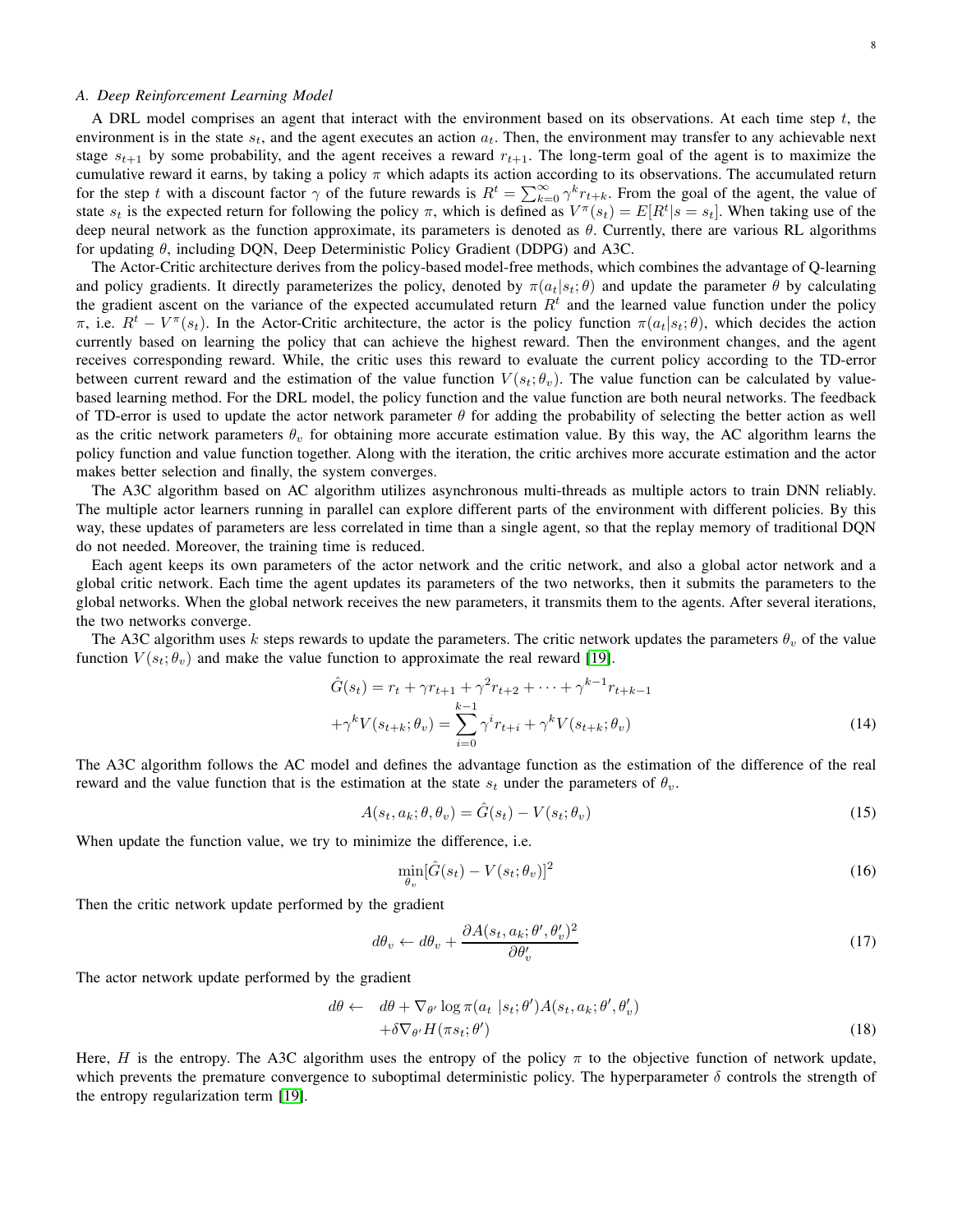9

### *B. A3C Based Vehicular Service Offload Algorithm*

We enable the DRL model to learn the long-term optimal service offloading knowledge, which is the mapping of the environment observation to the offloading destination, represented by a deep neural network. The observation includes the performance of the edge computing nodes, the status of the vehicular nodes, the vehicle moving speed and the task requirements. The neural network provides an expressive and scalable way to incorporate a rich variety of observations into the service offloading policy. We consider the offloading decision function in the vehicle act as the agent of the DRL model, which interacts with the vehicular edge computing environment through a sequence of observations, actions and rewards. The goal is to select actions in a fashion that maximizes cumulative future reward for all of the tasks in a service.

The state space of the vehicular edge computing is defined as follows:  $S = (T, C, v)$ . T is a tensor of the task profile, which is defined as  $T = (f_i^t, d_i^u, d_{i-1,i})$ . C is the tensor that expresses the current state of the offloading destination nodes including the edge computing nodes and vehicular nodes,  $C = (c_{type}, f_{c_i}, b_{c_i}, N_{c_i}^h, R_{c_i})$ . The parameter  $c_{type}$  is the node type including BS edge computing node, AP edge computing node, and vehicle node. The  $v$  is the moving speed of the vehicle. The action space is  $A = (a_{local}, a_1, \dots, a_m, \dots)$ , denoting that a task is executed locally on the vehicle, i.e.,  $a_{local} = 1$ , or offload to the accessible edge computing nodes n (i.e.,  $a_m = 1$ ).

Since the number of accessible edge computing nodes for a vehicle is larger than the action space, we choose fixed number of the three types of nodes according to their computation power and construct the action set. Otherwise, if the number of nodes is less than the length of the actions set, we set some pseudo nodes with poor performance to fill the action space. The reward for each decision slot  $r_t$  is determined by task execution delay in real set, i.e.  $D'_i$ . The vehicular mobility may result in the task migration or node unavailable. Additionally, when there exist the parallel tasks, only the task with longest delay is considered in the learning process. The goal of the service offloading is achieving the minimized expected cumulative discounted reward for all of the M tasks.

$$
J = E[1/M \sum_{t=1}^{M} \gamma^{M-1} r_t]
$$
\n(19)

The A3C based vehicular service offloading algorithm is depicted as follows. The DRL model is firstly training at the powerful edge computing node by the generated service data. Then, when a vehicle initiates a service, the corresponding pre-trained model is fetched, and the online learning by the actor network and the critic network is performed. The vehicles running the same service can update the parameters of the DRL asynchronously. Finally, the offloading decision knowledge can be online learned by vehicle, which can adapt the environment changing.

#### Algorithm 1: The vehicular service offloading decision algorithm



#### V. PERFORMANCE EVALUATION

In this section, the performance of the KD service offloading decision is evaluated. First, we introduce the simulation scenarios of the vehicular edge computing environment and the vehicular applications used to train the DRL model. Second, we evaluate the usability of the edge computing nodes based on the proposed mobility model with difference parameters. Then, the DRL model for offloading decision is analyzed with different parameters. Finally, the service offload decision policy based on the A3C algorithm is evaluated by comparing with greed algorithm.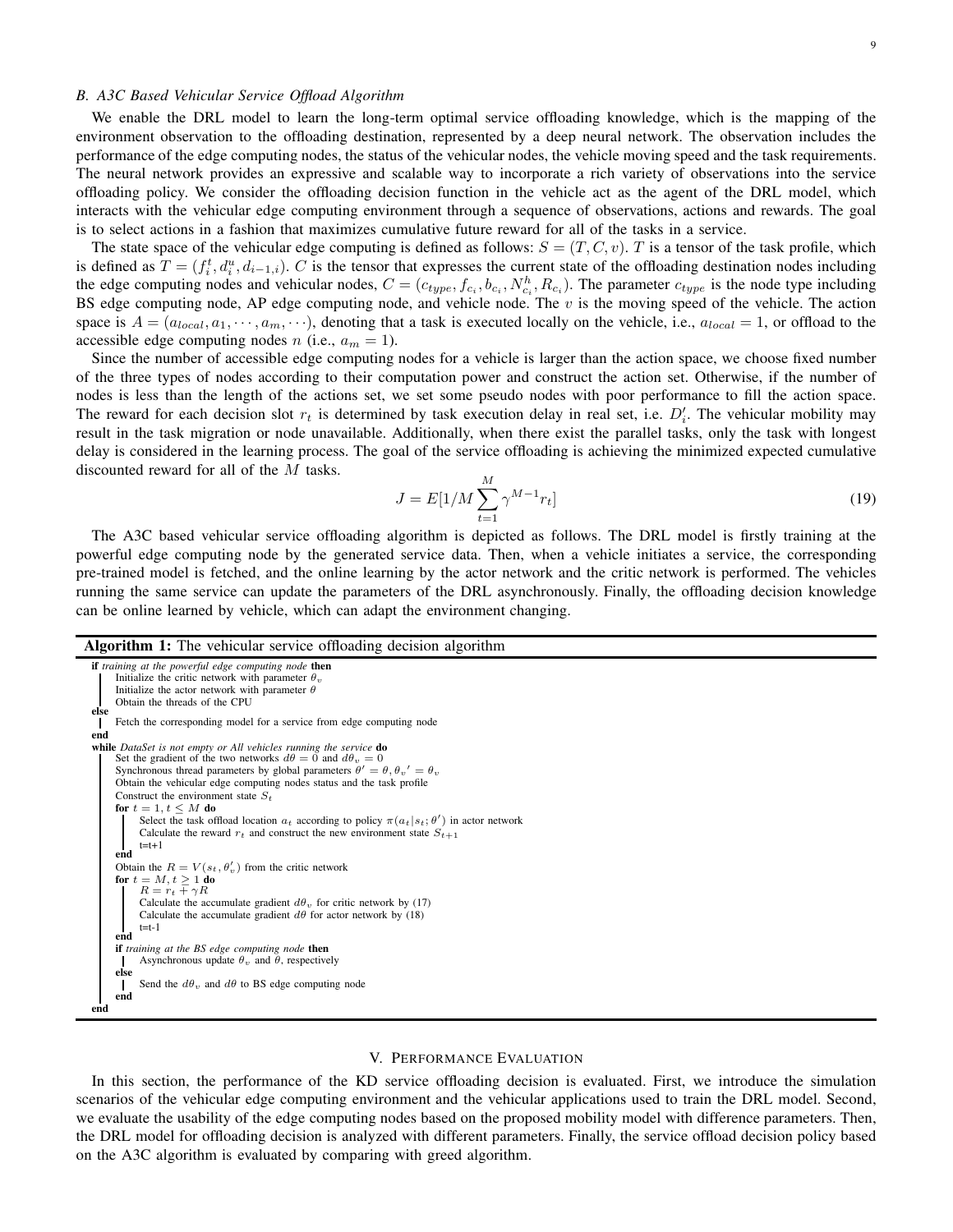# *A. Simulation Scenarios*

In the simulation, we generate various service scenarios that include different number of tasks and the three types of edge computing nodes for training the DLR model. The vehicular environment contains two BS edge computing nodes, with frequency of 560 and 676 , two AP edge computing nodes with frequency of 526 and 430, and six accessible neighboring vehicular nodes with frequency of 124, 120, 177, 144, 165 and 130. When each task execution, the computation capabilities of theses nodes changes according to a normal distribution with standard deviation as 5. The bandwidths between BS to BS, BS to AP, and AP to AP, AP to vehicle are set to be 100 M. The bandwidth of BS to vehicle is set to be 50 M, while vehicle to vehicle is set to be 300 M.

We design several complicated services for vehicular users which contains multiple tasks deployed by in Docker. For example, the location sight recognition service for vehicle drivers includes image pre-process, image segment, object detection [\[29\]](#page-11-3), image classification [\[30\]](#page-11-4), image auto-annotation, voice translation, image-voice synthesizing and recommendation based on location [\[31\]](#page-11-5). We generate the dataset according to these services including group of tasks for each service. The service data contains the required CPU cycles, user transmitting data volume and dependency data volume for the previous task. Moreover, two or three tasks can be emerged into one task in the test, so that they may be deployed in one node. Therefore, in the following test, the task number may change from 5 to 30 according to the setting.

## *B. Usability of Offload Impacted by Vehicular Mobility*

We generate users moving parameters according to the mobility model introduced in Section IV. We first evaluate the impact on the service delay of BS edge computing nodes and AP edge computing nodes. When the resident time  $\eta_{c_i}^{-1}$  increases, the handoff times decrease; but when the mean execution time of task i  $\mu_i^{-1}$  increases, the handoff times rise. Therefore, if the vehicle keeps a high moving speed and the task execution time is long, the vehicular user may suffer a task migration, which adds the service delay.

Moreover, according to the model of vehicle mobility in Section III. B, we analyze the vehicle node usability impacted by parameters of  $\beta$ ,  $Z^*$  and the p. The  $Z^*$  is set to be the 30th states, with the largest states of the distance headway as 40. We can see when the vehicular density parameter  $\beta$  increases, the node usability increases. When the value of  $\beta$  is close to zero, the vehicle density is at a low level, and the transition probabilities are independent of the state. Since high density results in the large dependency of the mobility transfer state, the node usability may be bigger when the p and q with little higher values. Generally, the parameter  $\beta$  does not impact the node usability extremely. In the vehicle mobility model, the parameter  $p$  indicates the probability of the distance headway increasing. When the vehicle speed is fast, the headway may increase, which results in the higher probability of the neighboring node inaccessible. Then, the usability of the vehicular node decreases with the rising of parameter p. When the largest accessible distance headway increases, i.e.  $Z^*$ , the usability of the vehicular node increases linearly in the mobility model. Then in the following analysis, we use the different parameter combination to generate the vehicular nodes.

#### *C. Analysis of the DRL model*

We analyze the different parameters of DRL model for understanding the convergence and gains of the KD offloading algorithm. Firstly, we use the five layers DNN as both of the actor network and the critic network for learning the data distribution of the task offloading. The neural cell of the input layer is the dimension number of environment state, the second layer and the third layer contain 64 neural cells. The output of the critic network is one neural cell which express the value of the input state. The output layer of the actor network uses the softmax function to obtain the probability of the actions under the policy. We use the ReLU (Recitified Linear Unit) as the activation function. The model is training on the PC server with 2.3GHz 4 cores CPU and 8 G memory, which provide 4 threads for the asynchronous learning.

We generate the services containing 10 serial tasks with data dependency. The CPU requirement of the 10 tasks are as follows: four tasks need 5K commands, 3 tasks need 2K commands, and 3 tasks need 9K commands. Moreover, for generating diversified services, the requirements follows a normal distribution with standard deviation as 500. The data transmitted between the tasks are set to be 2G and follows a normal distribution with mean of 500. The results of KD service offloading decision model in 80000 service samples are depicted in At the same time, the average task delay of the service converges at the long-term optimal.

We compare the average task delay by different entropy hyperparameter  $\delta$  value in the DRL model. From the results, choosing  $\delta$  as 0.01 can archive the best result, which can prevent the premature convergence to suboptimal policy by appropriate strength of exploration. The average task delay decreases along with the discount factor  $\gamma$ . For the complicated vehicular service, we choose the  $\gamma$  with large value which means the more future execution tasks performance is considered when selecting the current offloading destination. However, when the  $\gamma$  value increases, the model should take more service samples to train for convergence. For example, when we choose  $\gamma = 0.99, 60000$  samples are generated to train.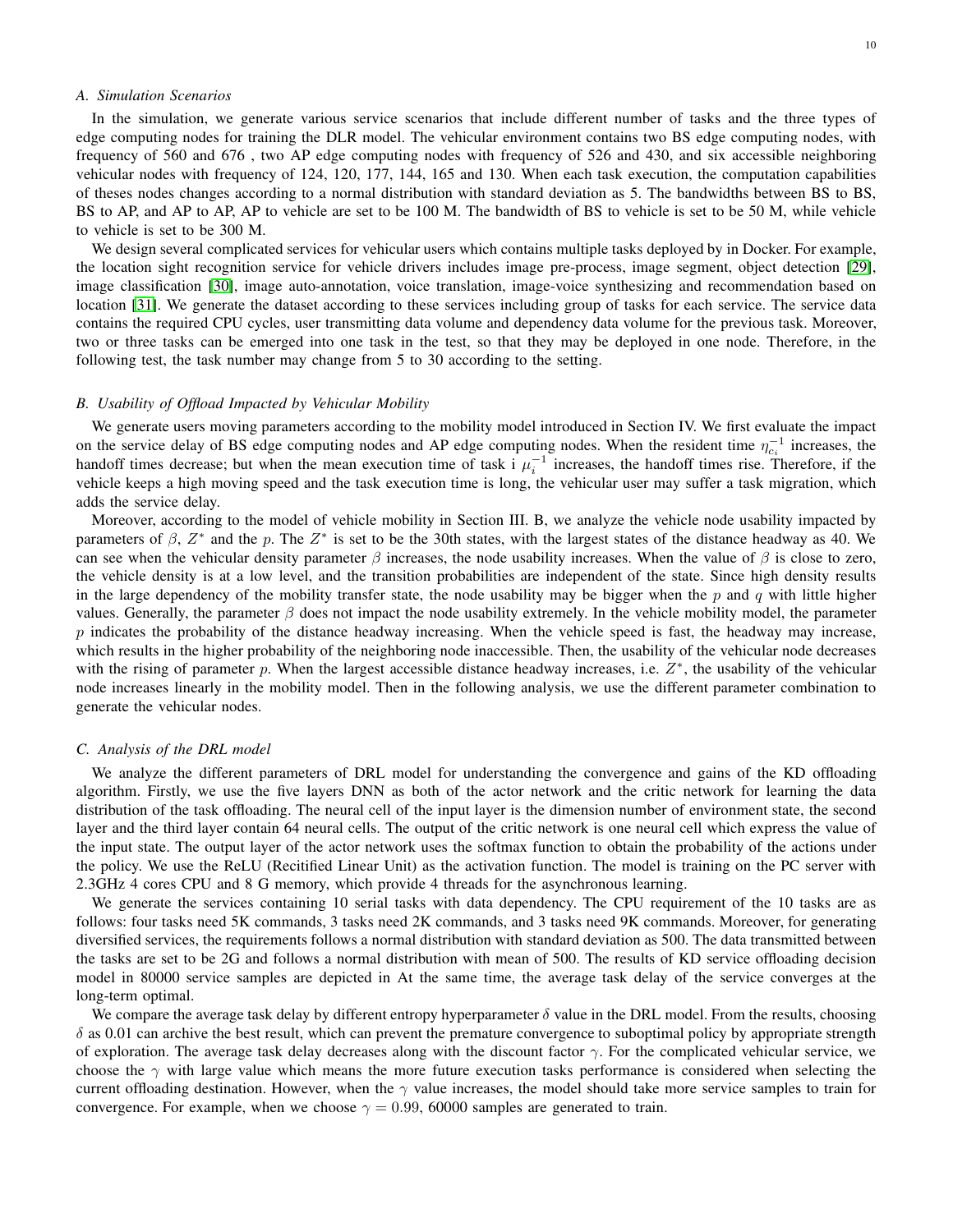### *D. Service Delay Comparison*

We compare the KD offloading decision algorithm with the greedy offloading decision algorithm. The greedy offloading decision algorithm always selects the optimal destination, i.e. the node with least delay for each task in a service. We measure the average delay for all tasks achieved by the greedy offloading decision algorithm and the KD service offloading decision after the training.

### VI. CONCLUSION

This paper targets the problem of service offloading decision in vehicular edge computing environment. Our work goes beyond existing approaches by considering knowledge-driven method to obtain the optimal offloading policy. The current vehicular services always contain multiple tasks with data dependency. We propose a KD service offloading framework by exploring the DRL model to find the long-term optimal service offloading policy. Focusing on the types of vehicular edge computing nodes, the service delay as learning reward is formulated which contains the factors of node accessible due to the vehicle mobility. The offloading decision model for each service is trained at the powerful edge computing nodes, and then distributed to the vehicle. The vehicles perform asynchronous online learning when it running the service, and updates the new model to the edge computing node. By the feedback reward in each running time, the online learning KD service offloading decision framework can adapt the environment changing. We generate several datasets for training the KD service offloading decision. The advantage of the KD service offloading decision is obviously when there are more data dependency between tasks in a service.

#### **REFERENCES**

- <span id="page-10-0"></span>[1] X. Hou, Y. Li, M. Chen, D. Wu, D. Jin, S. Chen, "Vehicular Fog Computing: A viewpoint of Vehicles as the Infrastructure,"*IEEE Trans. Vehicular Tech.*, vol. 65, no. 6, pp. 3860 - 3873, Jun. 2016
- <span id="page-10-1"></span>[2] R. Kim, H. Lim, B. Krishnamachari, "Prefetching-Based Data Dissemination in Vehicular Cloud Systems," *IEEE Trans. Vehicular Tech.*, vol. 65, no. 1, pp. 292-306, Jan. 2016
- <span id="page-10-2"></span>[3] C. Wang ; Y. Li ; D. Jin ; S. Chen, "On the Serviceability of Mobile Vehicular Cloudlets in a Large-Scale Urban Environment", *IEEE Trans. Intelligent Transportation Systems.*, vol.17, no. 10, pp. 2960 - 2970, Oct. 2016
- <span id="page-10-3"></span>[4] X. Chen, L. Jiao, W. Li, X. Fu, "Efficient Multi-User Computation Offloading for Mobile-Edge Cloud Computing," *IEEE/ACM Trans. Netw.*, vol. 24, no. 5, pp. 2795 - 2808, Oct. 2016
- <span id="page-10-4"></span>[5] Z. Xu, J. Tang, J. Meng, W. Zhang, Y. Wang, C. H. Liu, D. Yang, "Experience-driven Networking: A Deep Reinforcement Learning based Approach", *IEEE International Conference on Computer Communications (INFOCOM)*, 15-19 April 2018.
- <span id="page-10-5"></span>[6] K. Zhang, Y. Mao, S. Leng, Y. He, Y. Zhang, "Mobile-Edge Computing for Vehicular Networks: A Promising Network Paradigm with Predictive Off-Loading,"*IEEE Vehicular Technology Magazine*, vol. 12, no. 2. pp. 36-44, Apr. 2017
- <span id="page-10-6"></span>[7] Y. Mao, J. Zhang, K. B. Letaief, "Dynamic Computation Offloading for Mobile-Edge Computing with Energy Harvesting Devices *IEEE J. Sel. Areas in Commun.*, vol. 34, no. 12, pp. 3590-3605, Dec. 2016
- <span id="page-10-7"></span>[8] X. Chen, L. Jiao, W. Li, X. Fu, "Efficient Multi-User Computation Offloading for Mobile-Edge Cloud Computing *IEEE/ACM Trans. Netw.*, vol. 24, no. 5, pp. 2795-2808, Oct. 2016
- <span id="page-10-8"></span>[9] X. Lyu, W. Ni, H. Tian, et al, "Optimal Schedule of Mobile Edge Computing for Internet of Things Using Partial Information *IEEE J. Sel. Areas in Commun.*, vol. 25, no. 11, pp. 2606-261, Nov. 2017
- <span id="page-10-9"></span>[10] Y. Kim, J. Kwak, S. Chong,"Dual-side Optimization for Cost-Delay Tradeoff in Mobile Edge Computing,*IEEE Trans. Vehicular Tech.*, vol. 67, no. 2, pp. 1765-1781, Feb. 2018.
- <span id="page-10-10"></span>[11] Y. Zhou, F. R. Yu, J. Chen, Y.. Kuo, "Resource Allocation for Information-Centric Virtualized Heterogeneous Networks with In-Network Caching and Mobile Edge Computing," *IEEE Trans. on Vehicular Tech.*, vol. 66, no. 12, Dec. 2017, pp. 11339-11351
- <span id="page-10-11"></span>[12] Y. Wang, M. Sheng, X. Wang, L. Wang, J. Li, "Mobile-Edge Computing: Partial Computation Offloading Using Dynamic Voltage Scaling," *IEEE Trans. on Commun.*, vol. 64, no. 10, pp. 4268-4282, Oct. 2016.
- <span id="page-10-12"></span>[13] H. Cao, J. Cai, "Distributed Multiuser Computation Offloading for Cloudlet-Based Mobile Cloud Computing: A Game-Theoretic Machine Learning Approach,"*IEEE Trans. Vehicular Tech.*, vol. 67, no. 1, pp. 752 - 764, Jan. 2018
- <span id="page-10-13"></span>[14] N. Kato, Zubair Md. Fadlullah,et al., "The Deep Learning Vision for the Heterogeneous Network Traffic Control Proposal, Challenges, and Future perspective *IEEE Wirel. Commun.*, vol. 24, no. 3, pp. 146-153, Jun. 2017.
- <span id="page-10-14"></span>[15] B. Mao, Z. M. Fadlullah, F. Tang, N. Kato, et al., "Routing or Computing? The Paradigm Shift Towards Intelligent Computer Network Packet Transmission Based on Deep Learning," *IEEE Trans. on Computer*, 66 (11), 2017, pp. 1946-1960
- <span id="page-10-15"></span>[16] L. Lei, L. You, G. Dai, T. Xuan Vu, D. Yuan, S. Chatzinotas, "A Deep Learning Approach for Optimizing Content Delivering in Cache-Enabled HetNet," *International Symposium on Wireless Communication Systems (ISWCS)*, Aug. 28-31, 2017, pp. 449-453.
- <span id="page-10-16"></span>[17] N. C. Luong, Z. Xiong, P. Wang, D. Niyato, "Optimal auction for edge computing resource management in mobile blockchain networks: A deep learning approach," *IEEE International Conference on Communications (ICC)*, May 20-24 2018.
- <span id="page-10-18"></span><span id="page-10-17"></span>[18] V. Mnih, K. Kavukcuoglu, D. Silver, "Human-level control through deep reinforcement learning," *Nature*, vol. 518, pp. 529-534, Feb. 2015.
- [19] V. Mnih, A. P. Badia, M. Mirza, et al. Asynchronous methods for deep reinforcement learning,?*International Conference on Machine Learning (ICML)*, Jun. 19-24 2016.
- <span id="page-10-19"></span>[20] Y. He, Z. Zhang, F. R. Yu, et al., "Deep-Reinforcement-Learning-Based Optimization for Cache-Enabled Opportunistic Interference Alignment Wireless Networks? *IEEE Trans. on Vehicular Technology*, vol. 66, no. 11, pp. 10433-10444, Nov. 2017.
- <span id="page-10-20"></span>[21] H. Mao, M. Alizadeh, I. Menache et al., "Resource Management with Deep Reinforcement Learning,?*ACM Workshop on Hot Topics in Networks (HotNets)*, Atlanta, USA, Nov. 09-10, 2016.
- <span id="page-10-21"></span>[22] N. Liu, Z. Li, Z. Xu, J. Xu, S. Lin, Q. Qiu, J. Tang, Y. Wang, "A Hierarchical Framework of Cloud Resource Allocation and Power Management Using Deep Reinforcement Learning", *IEEE International Conference on Distributed Computing Systems (ICDCS)*, Jun. 5-8 2017, pp. 372 - 382
- <span id="page-10-23"></span><span id="page-10-22"></span>[23] H. Mao, R. Netravali, M. Alizadeh, "Neural Adaptive Video Streaming with Pensieve," *ACM SIGCOMM*, Aug. 21-25, 2017, pp.197-210
- [24] Y. Wei, F. Richard Yu, M. Song, Z. Han, "User Scheduling and Resource Allocation in HetNets with Hybrid Energy Supply: An Actor-Critic Reinforcement Learning Approach," *IEEE Trans. Wirel. Commun.*, vol.17, no.1, Jan. 2018, pp. 680-692.
- <span id="page-10-24"></span>[25] X. Chen, L. Jiao, W. Li, X. Fu, "Efficient multi-user computation offloading for mobile-edge cloud computing," *IEEE Trans. Netw.*, vol. 24, no. 5, pp. 2795-2808.